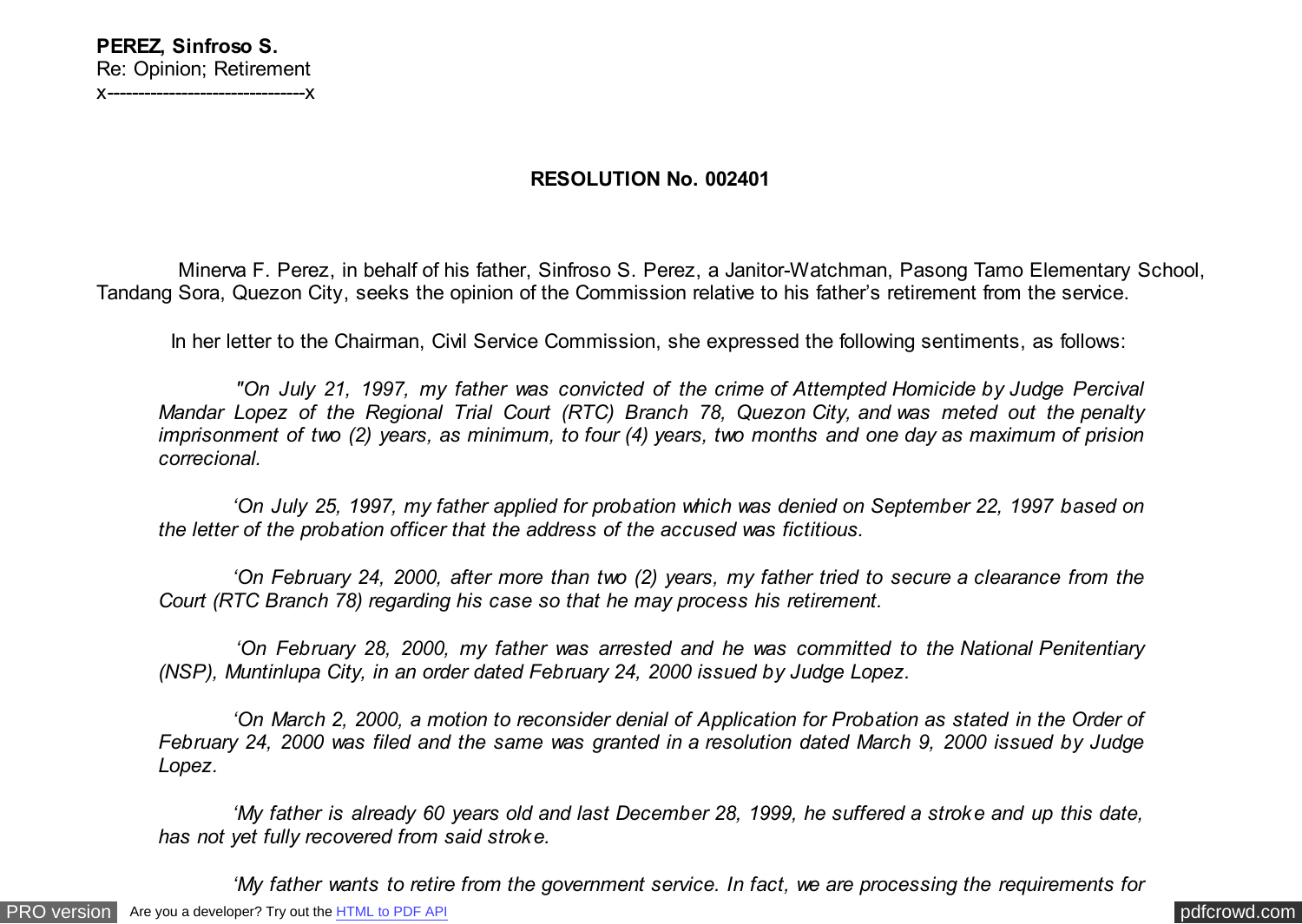*his retirement but Atty. Hipe of DECS Division Office, Kamuning said that they can not decide on the retirement of my father because of his case.*

 *"In this regard, I would like to ask for an opinion whether or not my father can retire and get the benefits due him despite the fact that he was convicted of a crime of Attempted Homicide and still reporting to his Probation Officer."*

 The sole issue for resolution in the instant case is whether or not Sinfroso S. Perez may be allowed to retire and receive the benefits due him while undergoing probation as a result of his conviction of the offense of Attempted Homicide.

 Records show that Perez was convicted of a criminal offense of Attempted Homicide under the Revised Penal Code and he was sentenced to suffer imprisonment of Two (2) years, as minimum, to Four (4) years, Two (2) months and One (1) day, as maximum, of prision correccional. On March 9, 2000, Perez was placed under probation. As of this date, Perez is still reporting to his Probation Officer. He is now sixty (60) years old and wishes to retire.

 A careful perusal of the pertinent retirement laws and rules reveals that a government employee who meet all the conditions set forth therein may retire and shall be entitled for retirement benefits provided by law.

 Records show that Sinfroso Perez has been in the government service since 1962 and up to the present. He represented that he is already sixty (60) years old. Sufficiently, Perez is entitled to retire under applicable retirement law.

 The conviction of a criminal offense is not an obstacle for Perez to retire. A careful reading of the retirement laws reveals that there is nothing in the said laws that would prevent Perez to retire so long as he meets the conditions set forth by law for retirement. Neither his criminal conviction for a felony works against his right to enjoy the benefits available under the retirement laws.

 Perez was convicted of Attempted Homicide, a felony punishable by *prision correcional* with all its accessory penalties under the Revised Penal Code, as follows:

 *"Art. 43 – Prision Correccional – Its accessory penalties. – The penalty of prision correcional shall carry with it that of suspension from public office, from the right to follow a profession or calling, and that of perpetual special disqualification from right of suffrage, if the duration of such imprisonment shall exceed 18 months x x x ".*(Underscoring supplied)

 From the aforequoted provision, it is clear that forfeiture of benefits is not among the accessory penalties of prision correccional. The accessory penalties therein cannot be equated to forfeiture of retirement and other benefits. Moreover, Perez was not even charged of any administrative case where the accessory penalty of forfeiture of benefits may be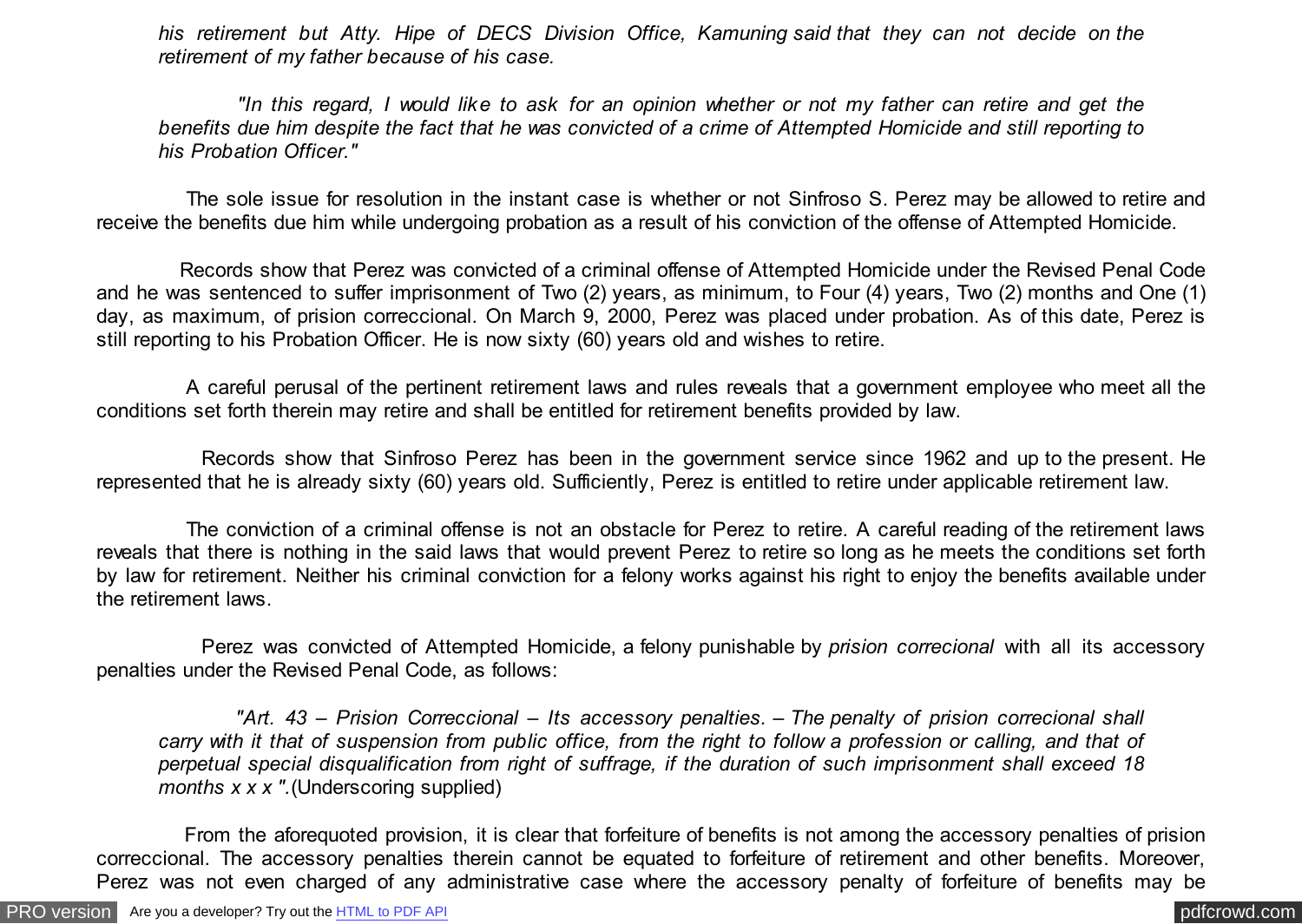imposed.

In sum, the conviction of Perez in the criminal case for Attempted Homicide does not disqualify him from retiring from the government service, neither said conviction justifies the withholding of the retirement and other benefits that are rightfully due to Perez unless the latter is convicted of an administrative offense where forfeiture of benefits is imposed as an accessory penalty.

 **WHEREFORE**, the Commission hereby holds that Sinfroso Perez may be allowed to retire from the government service not with standing his conviction of the criminal offense subject to existing retirement laws and rules.

Quezon City. OCT 18 2000

## (SGD.) **CORAZON ALMA G. DE LEON**  Chairman

O.B. **JOSE F. ERESTAIN, JR** Commissioner

(SGD.) **J. WALDEMAR V. VALMORES** Commissioner

Attested by:

(SGD.) **ARIEL G. RONQUILLO** Director III